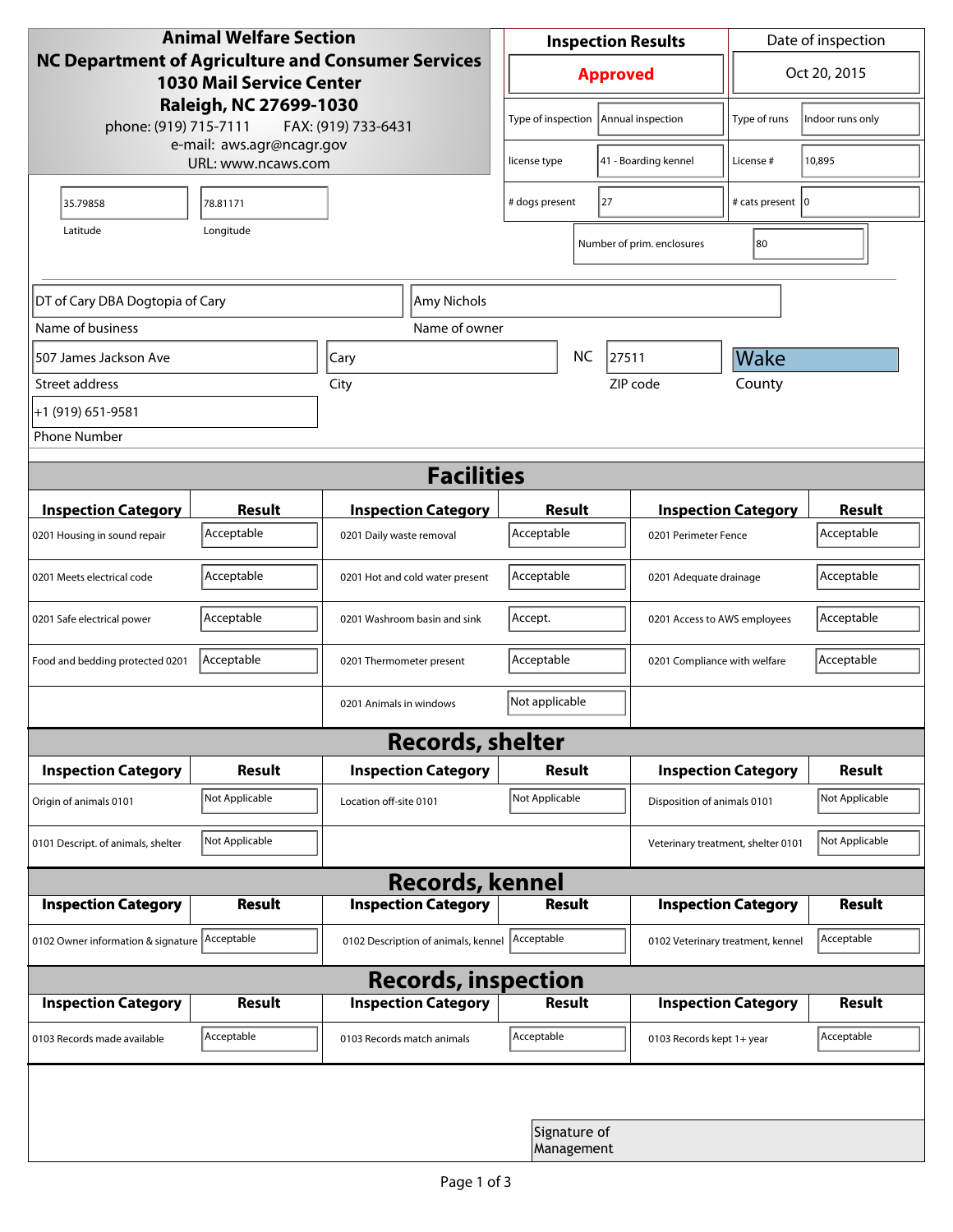| <b>Animal Welfare Section, NCDA&amp;CS</b>                  |                                 | <b>Inspection Results</b>          |               | Date of inspection                  |  |                |  |  |
|-------------------------------------------------------------|---------------------------------|------------------------------------|---------------|-------------------------------------|--|----------------|--|--|
| Inspection Report, continued                                |                                 | <b>Approved</b>                    |               | Oct 20, 2015                        |  |                |  |  |
|                                                             |                                 |                                    |               |                                     |  | <b>NC</b>      |  |  |
|                                                             | DT of Cary DBA Dogtopia of Cary | Amy Nichols                        |               | Cary                                |  |                |  |  |
| <b>Indoor facilities</b>                                    |                                 |                                    |               |                                     |  |                |  |  |
| <b>Inspection Category</b>                                  | Result                          | <b>Inspection Category</b>         | Result        | <b>Inspection Category</b>          |  | Result         |  |  |
| 0202 Ambient temperature, indoor                            | Acceptable                      | 0202 Ventilation, indoor           | Acceptable    | Acceptable<br>0202 Lighting, indoor |  |                |  |  |
| 0202 Imperv./Sanitary surf., indoor                         | Acceptable                      | 0202 Drainage, indoor              | Acceptable    |                                     |  |                |  |  |
|                                                             |                                 | <b>Outdoor facilities</b>          |               |                                     |  |                |  |  |
| <b>Inspection Category</b>                                  | Result                          | <b>Inspection Category</b>         | Result        | <b>Inspection Category</b>          |  | Result         |  |  |
| 0203 Impervious surfaces, outdoor                           | Acceptable                      | 0203 Housing, 1 per animal         | Acceptable    | 0203 Protection from elements       |  | Acceptable     |  |  |
| 0203 Owner advised, outdoor                                 | Acceptable                      | 0203 Drainage, outdoor             | Acceptable    |                                     |  |                |  |  |
| <b>Primary enclosures</b>                                   |                                 |                                    |               |                                     |  |                |  |  |
| <b>Inspection Category</b>                                  | Result                          | <b>Inspection Category</b>         | Result        | <b>Inspection Category</b>          |  | Result         |  |  |
| 0204 Drainage prev. cross contam.                           | Acceptable                      | 0204 Fence height >= 5 feet        | Acceptable    | 0204 1:10 ratio, person: human      |  | Acceptable     |  |  |
| 0204 Surf. impervious to moisture                           | Acceptable                      | 0204 Enclosure is escape proof     | Acceptable    | 0204 Cats, $>=$ 4 sq. ft. / adult   |  | Acceptable     |  |  |
| 0204 Prevent contact with wood                              | Not Acceptable                  | 0204 Solid resting surface         | Acceptable    | 0204 Cats, $<= 12$ / enclosure      |  | Acceptable     |  |  |
| 0204 Enclosures in sound repair                             | Acceptable                      | 0204 Cats, raised resting surface  | Acceptable    | 0204 Cats, 1 litter pan / 3 adults  |  | Acceptable     |  |  |
| 0204 Size of enclosure                                      | Acceptable                      | 0204 Dogs, supervision if > 4      | Acceptable    |                                     |  |                |  |  |
|                                                             |                                 | <b>Feeding</b>                     |               |                                     |  |                |  |  |
| <b>Inspection Category</b>                                  | <b>Result</b>                   | <b>Inspection Category</b>         | <b>Result</b> | <b>Inspection Category</b>          |  | <b>Result</b>  |  |  |
| 0205 Feeding, 1x / day, adult                               | Acceptable                      | 0205 Feeding, 1 bowl / adult       | Acceptable    | 0205 Feeding, commercial food       |  | Acceptable     |  |  |
| 0205 Feeding, bowl in good repair                           | Acceptable                      | 0205 Feeding, quality food         | Acceptable    | 0205 Feeding, bowl is protected     |  | Acceptable     |  |  |
| 0205 Feeding, 2x / day, young                               | Acceptable                      |                                    |               |                                     |  |                |  |  |
| <b>Watering</b>                                             |                                 |                                    |               |                                     |  |                |  |  |
| <b>Inspection Category</b>                                  | <b>Result</b>                   | <b>Inspection Category</b>         | <b>Result</b> |                                     |  |                |  |  |
| 0206 Watering, continuous access                            | Acceptable                      | 0206 Watering, bowl in good repair | Acceptable    |                                     |  |                |  |  |
| <b>Sanitation/Employees/Classification &amp; Separation</b> |                                 |                                    |               |                                     |  |                |  |  |
| <b>Inspection Category</b>                                  | <b>Result</b>                   | <b>Inspection Category</b>         | Result        | <b>Inspection Category</b>          |  | <b>Result</b>  |  |  |
| 0207 Waste removal 2x / day                                 | Acceptable                      | 0207 Grounds overgrown             | Acceptable    | 0207 Young given social interact.   |  | Not Applicable |  |  |
| 0207 Animals removed while clean                            | Acceptable                      | 0207 Pest Control                  | Acceptable    | 0207 Species separated              |  | Acceptable     |  |  |
| Signature of<br>Management                                  |                                 |                                    |               |                                     |  |                |  |  |